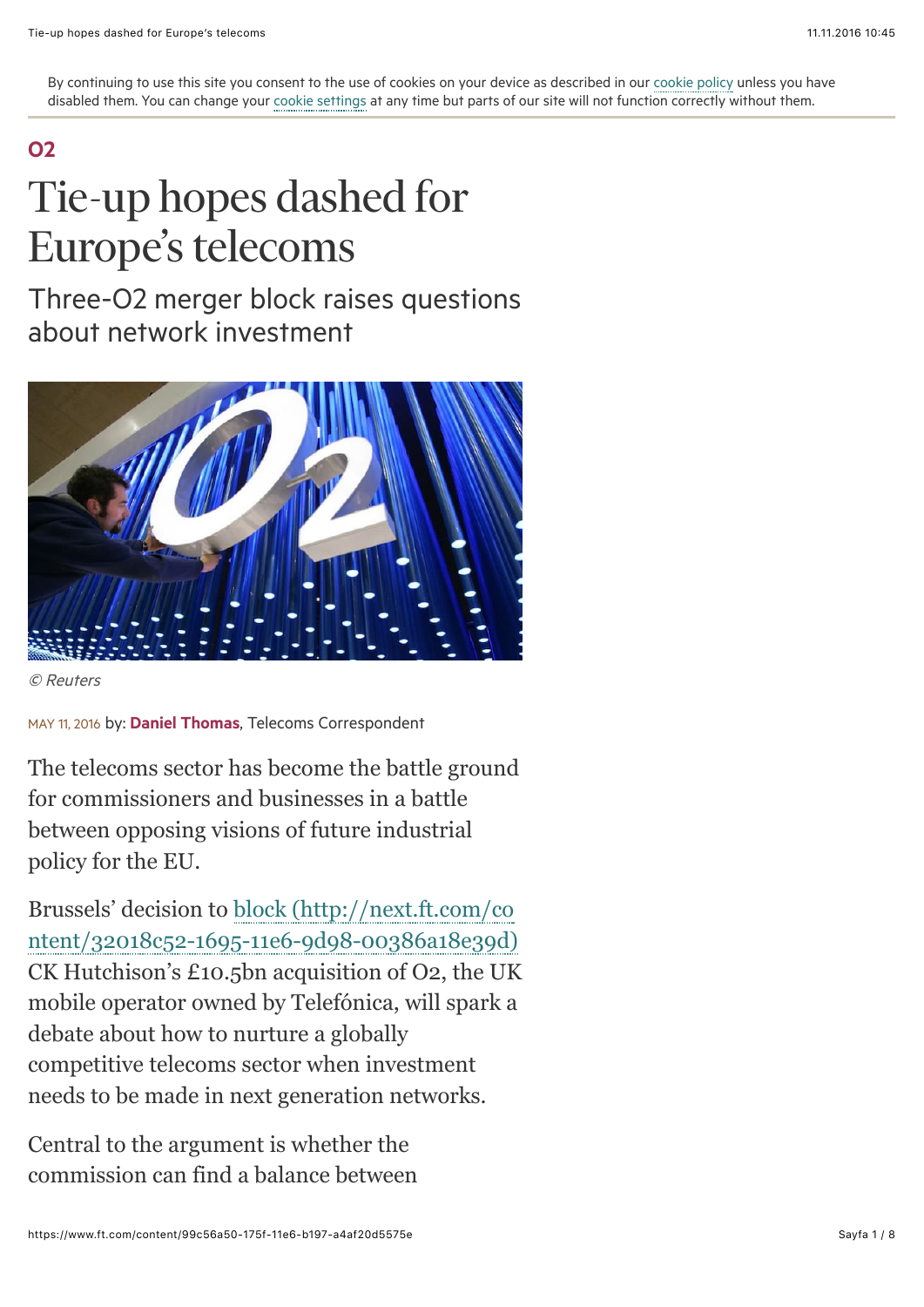In the case of telecoms, the two strands of policy are in conflict given the importance the antitrust regulator has put on the threat of price rises if businesses are allowed to merge.

This conflict is having a tangible  $-$  and costly  $$ effect on a telecoms sector that has suddenly seen the chance to push for widespread consolidation evaporate. Companies will be left scratching around for new ideas to bolster businesses under pressure to deliver next generation infrastructure.

Kester Mann, an analyst at CCS Insight, says the collapse of the deal leaves both Three and O2 in a precarious position.

More broadly, he adds: "It also casts serious doubt over the future structure of a European telecoms sector that had banked on the tie-up paving the way to further consolidation."

Chris Watson, head of technology, media and communications at law firm CMS, describes it as "a significant statement of change in macroeconomic policy" by Brussels.

The outlook for the telecoms sector had appeared much brighter just a year ago, given a shift to supporting big telecoms businesses felt in the industry.

Chief executives across the sector, including Orange's Stéphane Richard and Tim Höttges at Deutsche Telekom, spent years telling regulators that Europe needed to help build a strong European telecoms market.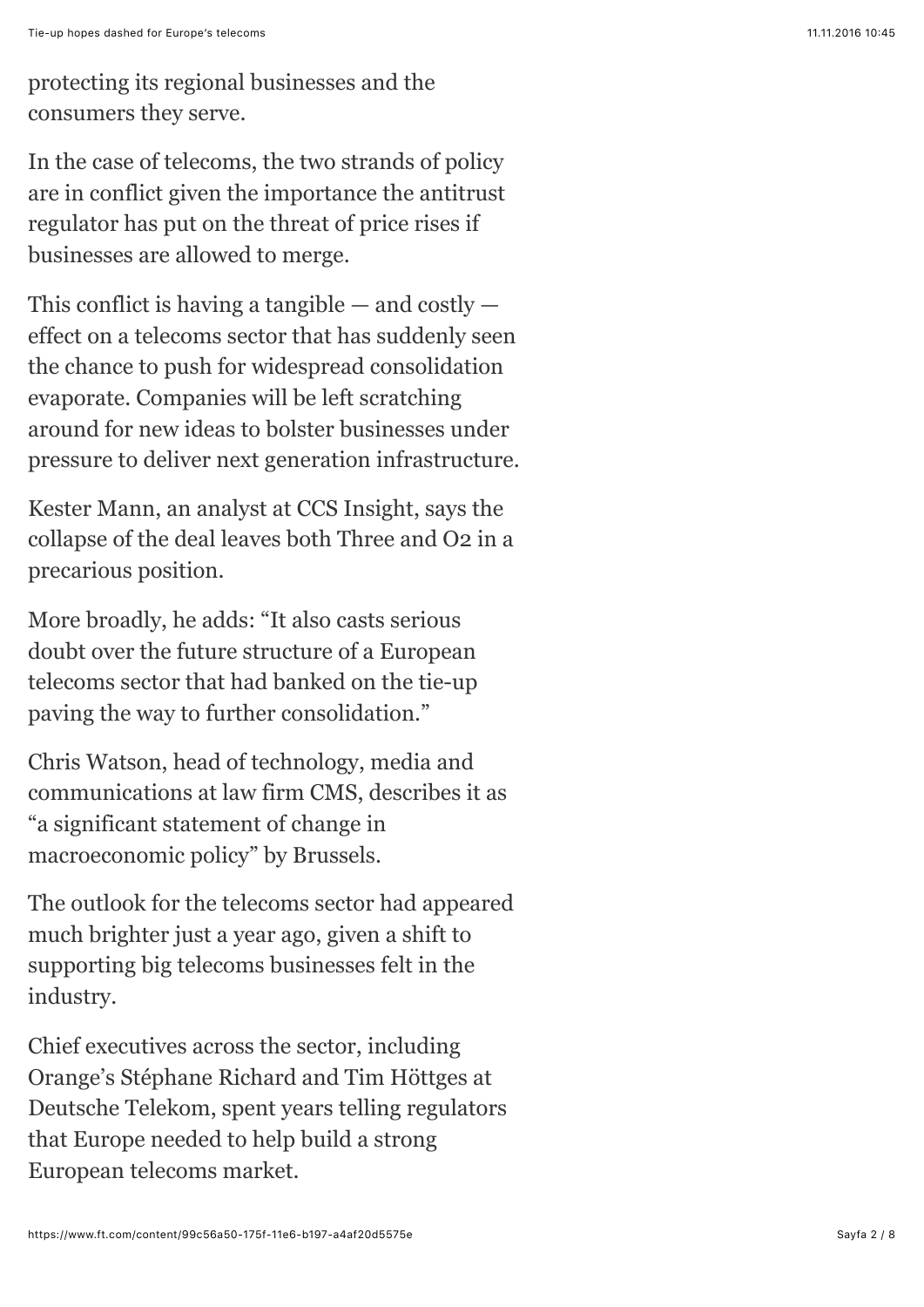Prices — and revenues — have been falling as the need to invest in infrastructure such as 4G mobile and ultrafast fibre broadband has become critical.

The answer for telecoms executives was simple: merge their businesses within markets to create a company with greater financial firepower.



They pointed to the relative strengths of Asian and US telecoms companies that had been allowed to gain significant market power by building strong positions in their markets.

Brussels appeared to take heed of the calls.

In 2013, the previous commission introduced policies to create a digital single market aimed at encouraging investment across the continent. Commissioners talked loftily about creating pan-European telecoms giants that would champion regional technology innovations such as 5G.

But, more importantly for the telecoms sector, companies were finally given what they had long called for: an open door to consolidation.

Smaller mergers in Austria and Ireland were used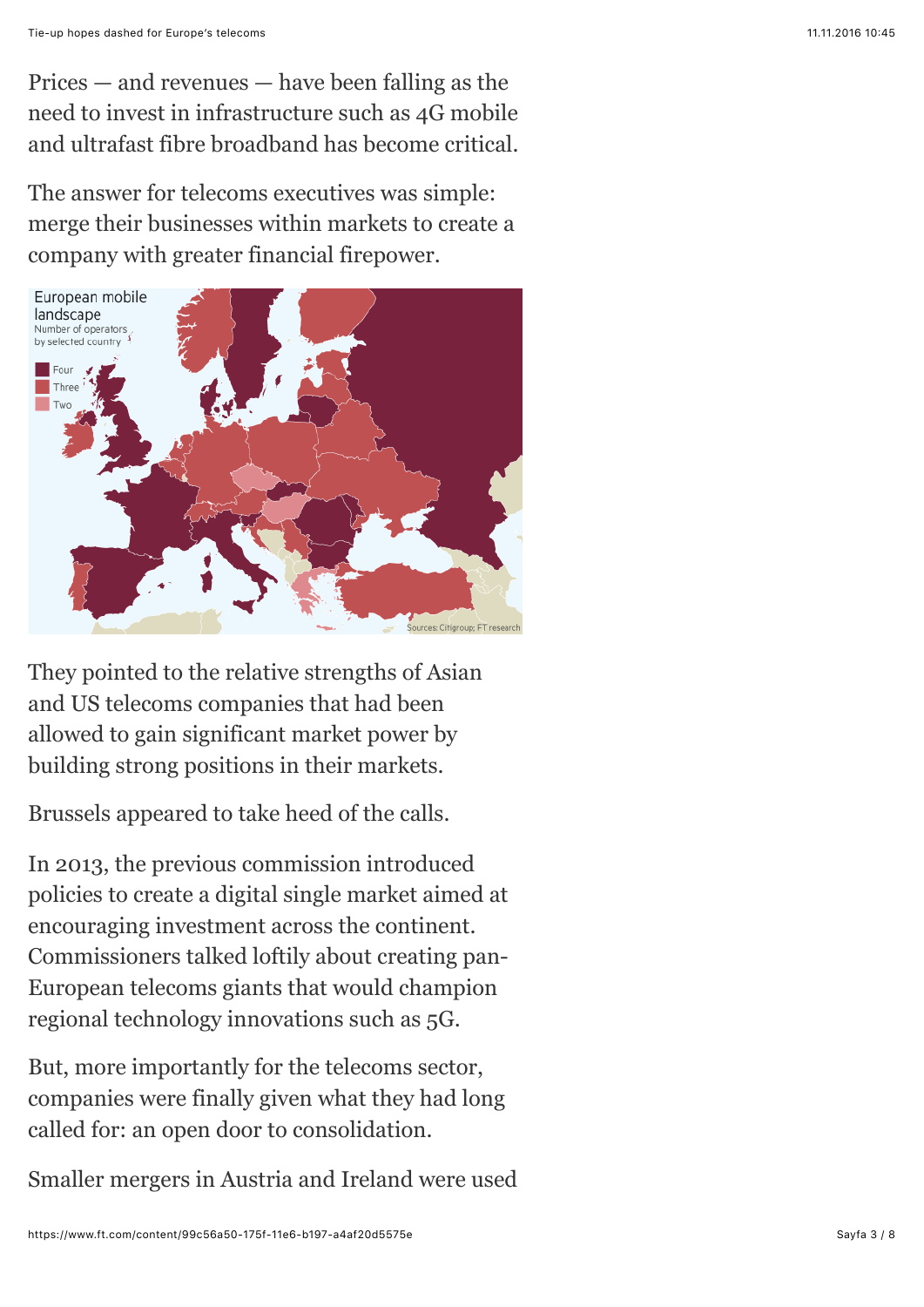[to test the waters. Telefónica's 2014 takeover of E-](https://www.ft.com/content/eebbbb7c-01db-11e4-bb71-00144feab7de)Plus (http://next.ft.com/content/eebbbb7c-01db-11e4-bb71-00144feab7de) in Germany showed that Brussels could overrule national competition concerns to create larger telecoms groups.

Bankers, sensing an opportunity, dusted down their books of potential deals that had been considered impossible.

Deals in France, the UK and Italy were quickly proposed. Similar moves were discussed in Scandinavia.

But the opportunity was all too brief for telecoms executives. The change in the commission last year brought in a new, tougher competition regime.

The first warning shot from the commission was in Denmark, the home of the antitrust chief.

Ms Vestager had made sceptical noises about consolidation before, but her words were perceived by the industry as threats rather than a sign of what was to come. But when she opposed [the merger \(http://next.ft.com/content/c935224c](https://www.ft.com/content/c935224c-5853-11e5-97e9-7f0bf5e7177b) -5853-11e5-97e9-7f0bf5e7177b) of the Danish units of Telenor and TeliaSonera, a clear marker was being laid.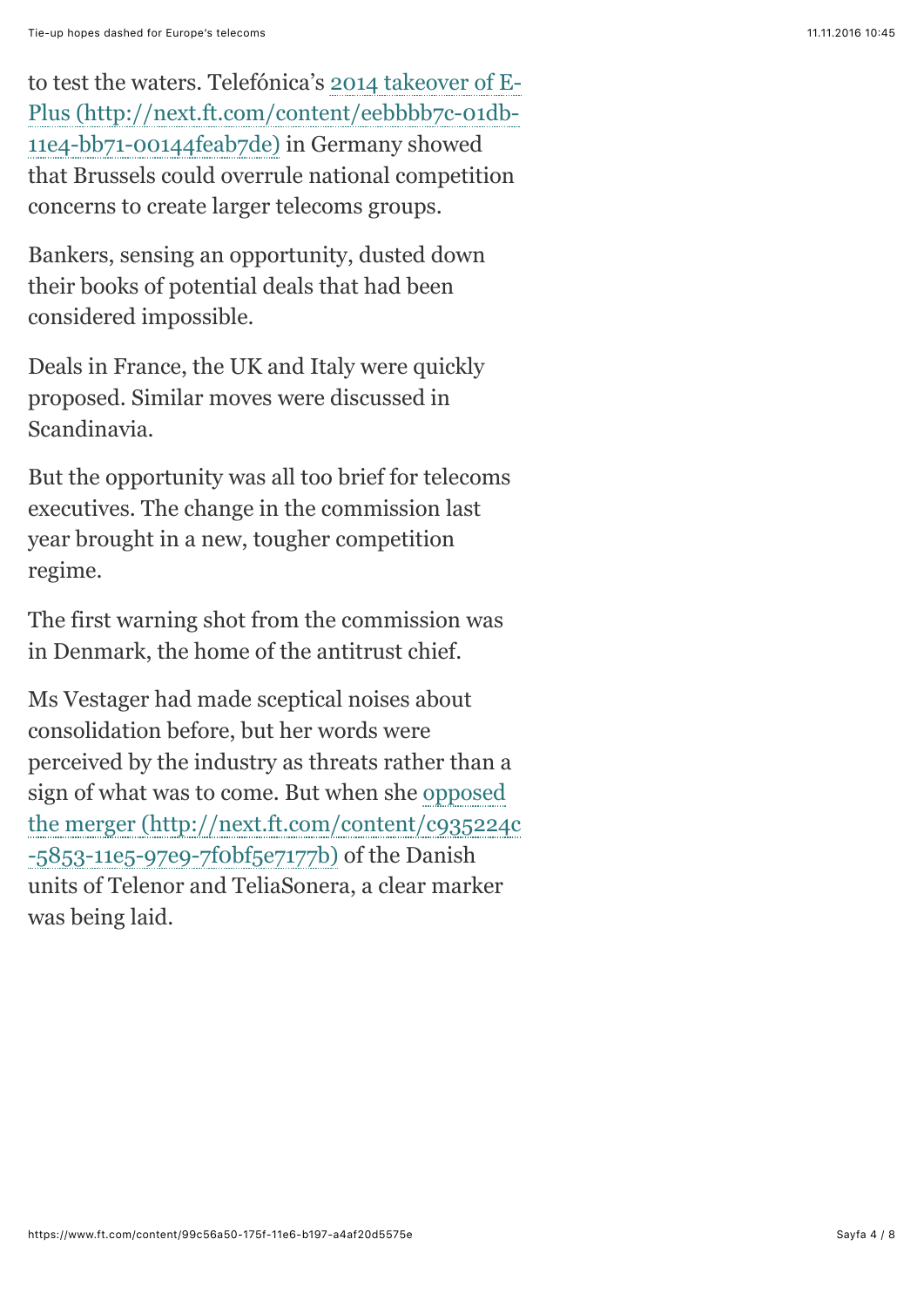#### Tie-up hopes dashed for Europe's telecoms 11.11.2016 10:45

#### UK mobile operators

Subscribers, Q4 2015 (m)



Yet the industry took a while to see it as such. Denmark was a special case, executives argued, given that the merger would have created an unfairly large and dominant group in a relatively small market.

They thought other deals would be fine, and took comfort in Ms Vestager's assertion that each market would be judged on its own merits. Executives at Telefónica and Hutchison were still confident about the prospects of the deal as recently as a month ago.

The decision to block the UK merger of Three and O2 will send a chill wind over other attempts to make similar deals elsewhere. Hutchison will worry about the precedent set for a proposed €[20bn deal to merge \(http://next.ft.com/content](https://www.ft.com/content/fec4e488-cd8d-11e5-831d-09f7778e7377) /fec4e488-cd8d-11e5-831d-09f7778e7377) its Italian business with rival Wind. It will now weigh up whether to offer to create a fourth mobile group to meet commission requirements to approve such deals.

Whether or not that is a good result for the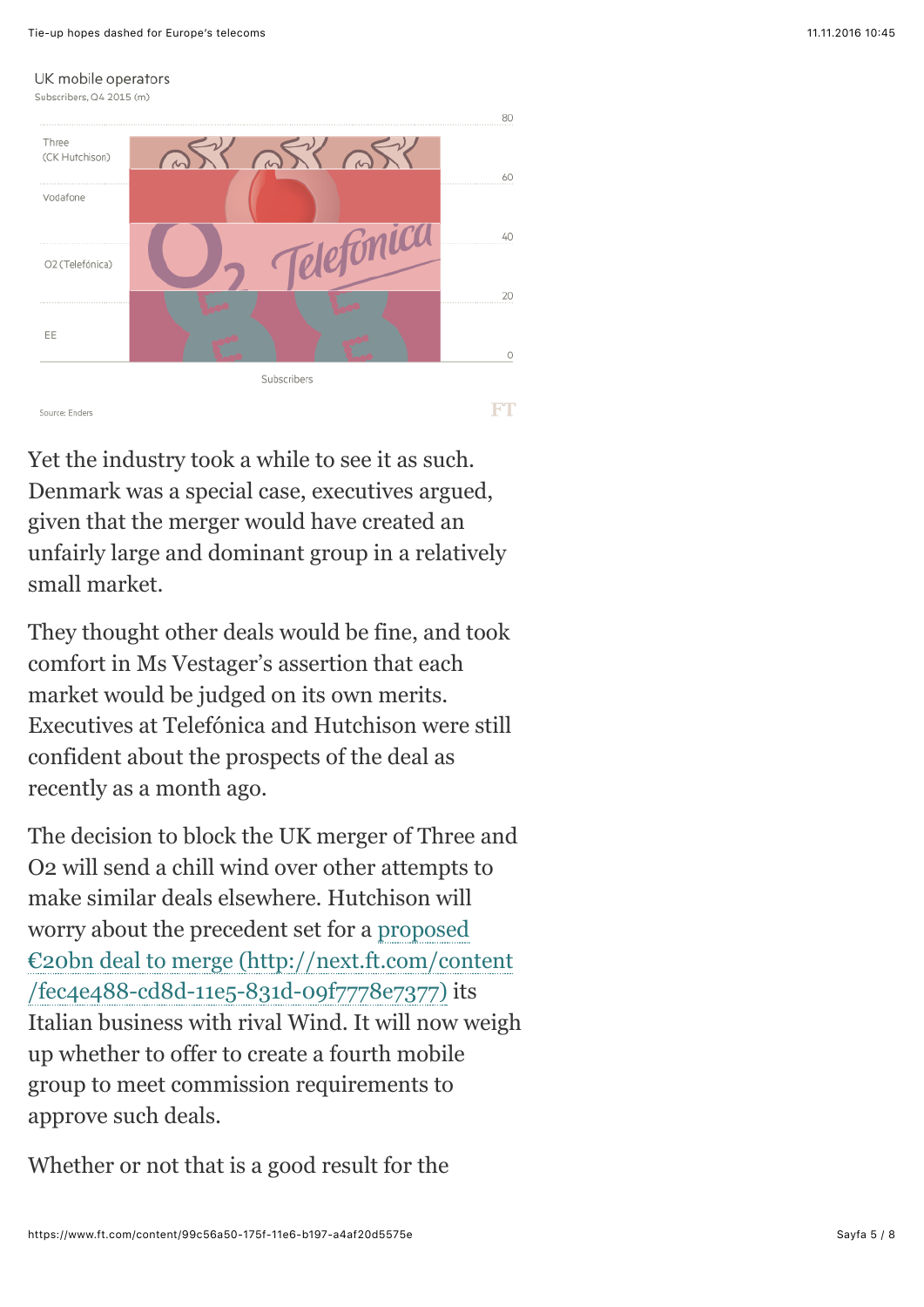regional telecoms market is unclear, with arguments set to continue about the need for further in-market consolidation.

Hutchison continues to strongly believe that the merger would have brought major benefits to the UK by addressing the country's coverage issues, enhancing network capacity, speeds and price competition for consumers.

The commission asserts that less competition would lead to higher prices, and reduced choice and quality for consumers, as well as impairing the future development of the mobile network infrastructure and cut the number of mobile network operators willing to host virtual operators.



Nonetheless more deals are expected. Brussels will continue to champion cross-border deals for example, should Deutsche Telekom ever make a bid for BT or KPN, the Dutch operator, or French groups Iliad and Vivendi for Telecom Italia — but executives are sceptical about the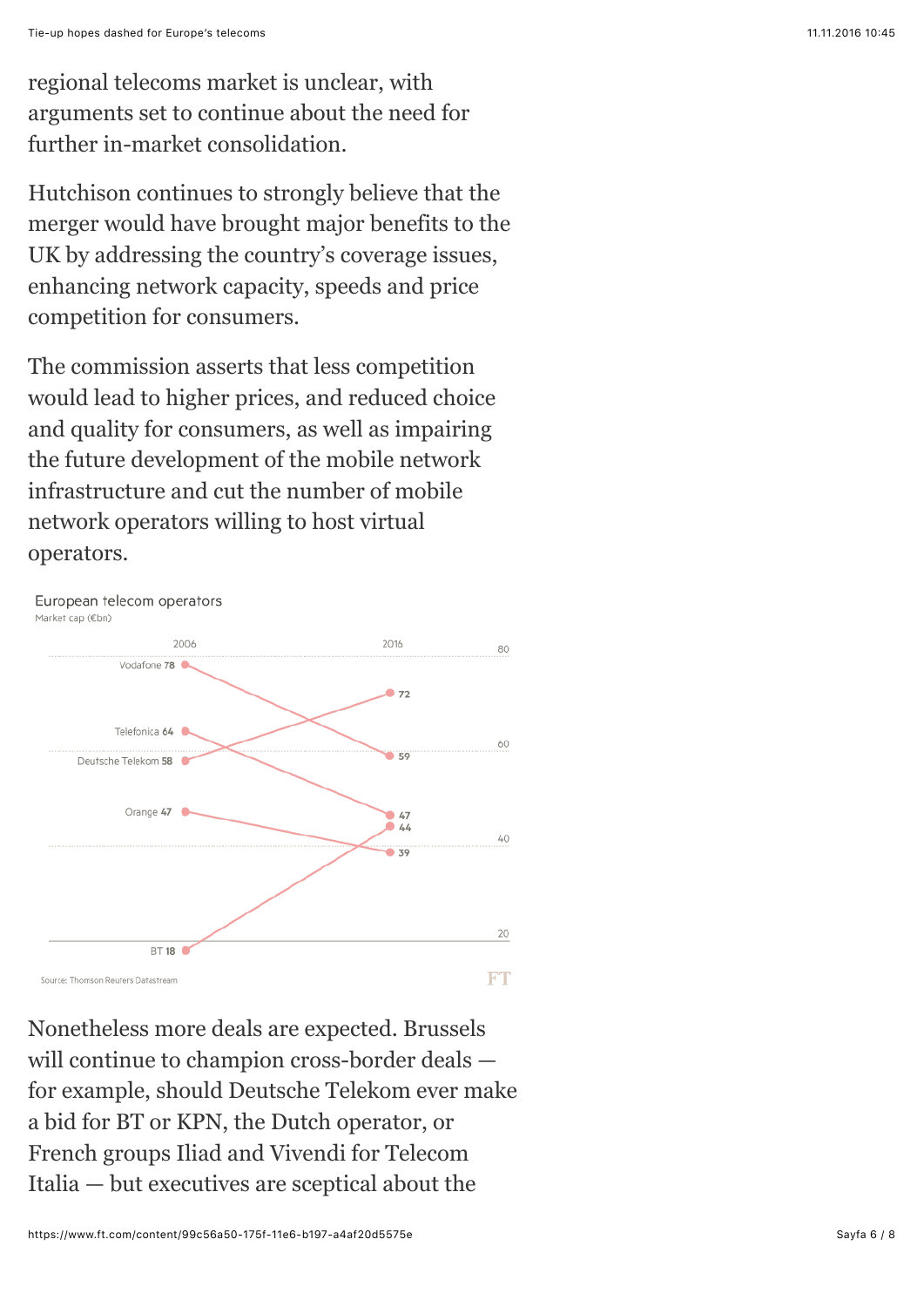Competition authorities have also flagged that deals between fixed and mobile groups would be allowed — such as with BT and EE — as well as with media groups. Liberty Global, the cable [group, has already said that it may look at O2 \(htt](https://www.ft.com/content/6d0da158-16c4-11e6-9d98-00386a18e39d) p://next.ft.com/content/6d0da158-16c4-11e6-9d 98-00386a18e39d) in the UK.

However, given the precedent now set by Brussels, any move to cut the number of mobile groups within a country from four to three will prove difficult for the foreseeable future. The next phase of the UK market will be closely watched to see who benefits.



Print a single copy of this article for personal use. Contact us if you wish to print more to distribute to others. © The Financial Times Ltd.

[Why digital technology is breaking the luxury sector's](http://adclick.g.doubleclick.net/pcs/click?xai=AKAOjstzvhIVNt1Qkl0aNwuu5WmH0iW2TC2pTZ1kHhQZ-AErFIEV7SIy-8uLL3cVciQ2sckbNC99sAdZ1D72JaYPJkOBcm3Z38uFDmFmlgI-wTmGgwf3u5_soZylo1K3phdoujc0-LAf6ALdsgeHpkCixh_PfpLDrefWDbTQPSqylkadZIZP5caUXy6eswW_o7hsS8gJYaO5Vi_-Vyof3b_Rd_mTYUb820eABt0M5o9QKxR6LuOB9GzmHQ&sig=Cg0ArKJSzE9BdS1wcvT5EAE&urlfix=1&adurl=http://capgemini.ft.com/trend-checking/why-digital-technology-is-breaking-the-luxury-sector-s-rules_f-94.html%3Futm_source%3DFTpromotedcontent%26utm_campaign%3Dsecure_assets%26utm_medium%3DDISPLAY)